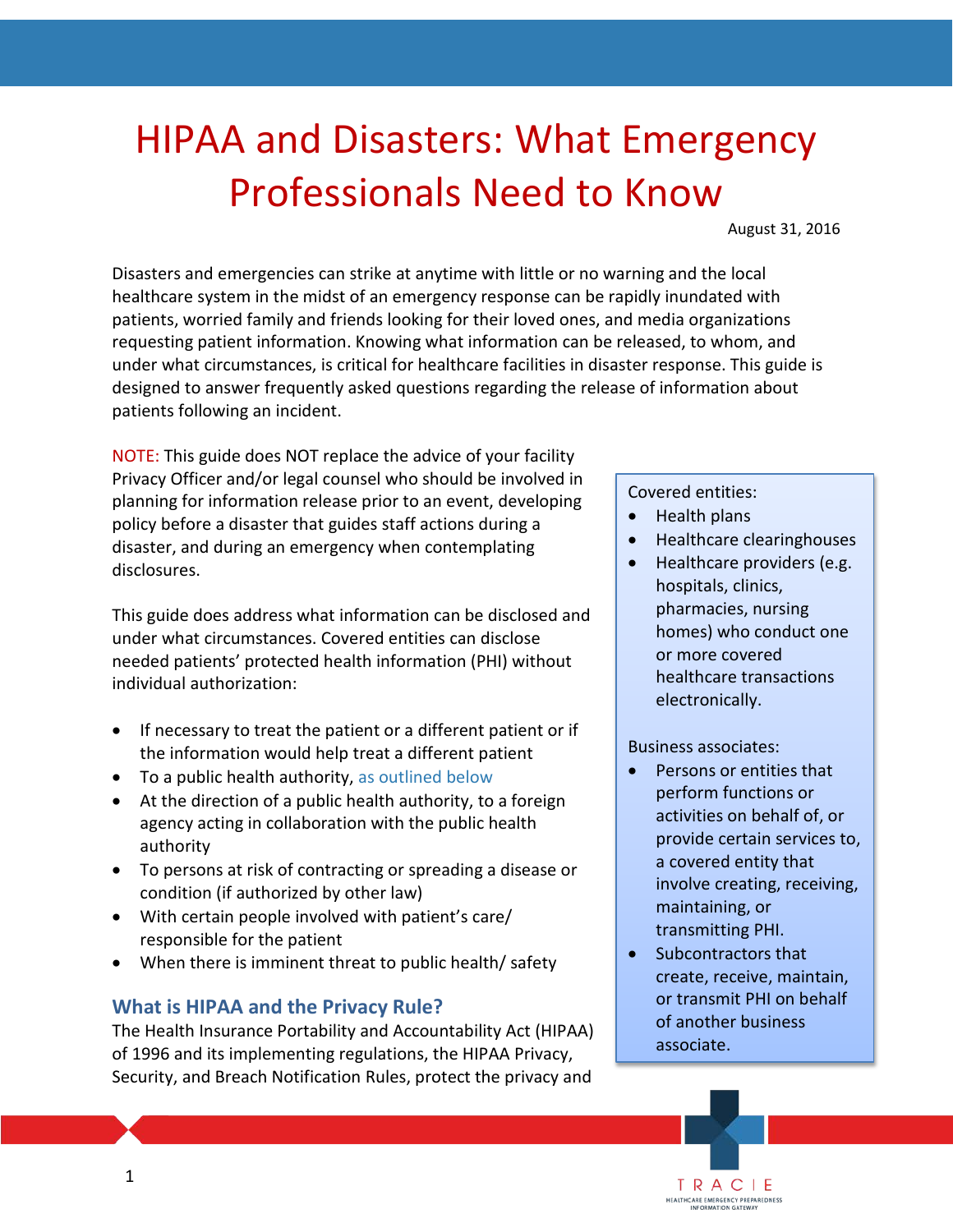security of patients' PHI, but is balanced to ensure that appropriate uses and disclosures of the information may still be made when necessary to treat a patient, to protect the nation's public health, and for other critical purposes.

#### **Does HIPAA Apply to Me or My Organization?**

The HIPAA Privacy Rule applies to disclosures made by employees, volunteers, and other members of a [covered entity's](https://www.cms.gov/regulations-and-guidance/hipaa-administrative-simplification/hipaageninfo/areyouacoveredentity.html) or business associate's workforce. Covered entities are health plans, healthcare clearinghouses, and those healthcare providers that conduct one or more covered healthcare transactions electronically, such as transmitting healthcare claims to a health plan.

Business associates generally include persons or entities (other than members of the workforce of a covered entity) that perform functions or activities on behalf of, or provide certain services to, a covered entity that involve creating, receiving, maintaining, or transmitting PHI. Business associates also include subcontractors that create, receive, maintain, or transmit PHI on behalf of another business associate.

HIPAA does not apply to disclosures made by those who are not covered entities or business associates (although such persons or entities are free to follow the standards on a voluntary basis if desired).

#### <span id="page-1-0"></span>**When Can PHI Be Shared?**

Patient health information, or PHI, can be shared under the following circumstances:

**Treatment.** Under the HIPAA Privacy Rule, covered entities may disclose, without a patient's authorization, PHI about the individual as necessary to treat the patient or to treat a different patient. Treatment includes the coordination or management of healthcare and related services by one or more healthcare providers and others, consultation between providers, providing follow-up information to an initial provider, and the referral of patients for treatment.

**Public Health Activities.** The HIPAA Privacy Rule recognizes the legitimate need for public health authorities and others responsible for ensuring public health and safety to have access to PHI that is necessary to carry out their public health mission. Therefore, the HIPAA Privacy Rule permits covered entities to disclose needed PHI without individual authorization:

- **To a public health authority** that is authorized by law to collect or receive such information for the purpose of preventing or controlling disease, injury or disability, or to a person or entity acting under a grant of authority from or under contract with such public health agency,. This could include, for example: the reporting of disease or injury; reporting vital events, such as births or deaths; and conducting public health surveillance, investigations, or interventions.
- **At the direction of a public health authority**, to a foreign government agency that is acting in collaboration with the public health authority.

TRAC HEALTHCARE EMERGENCY PREPAREDNESS<br>INFORMATION GATEWAY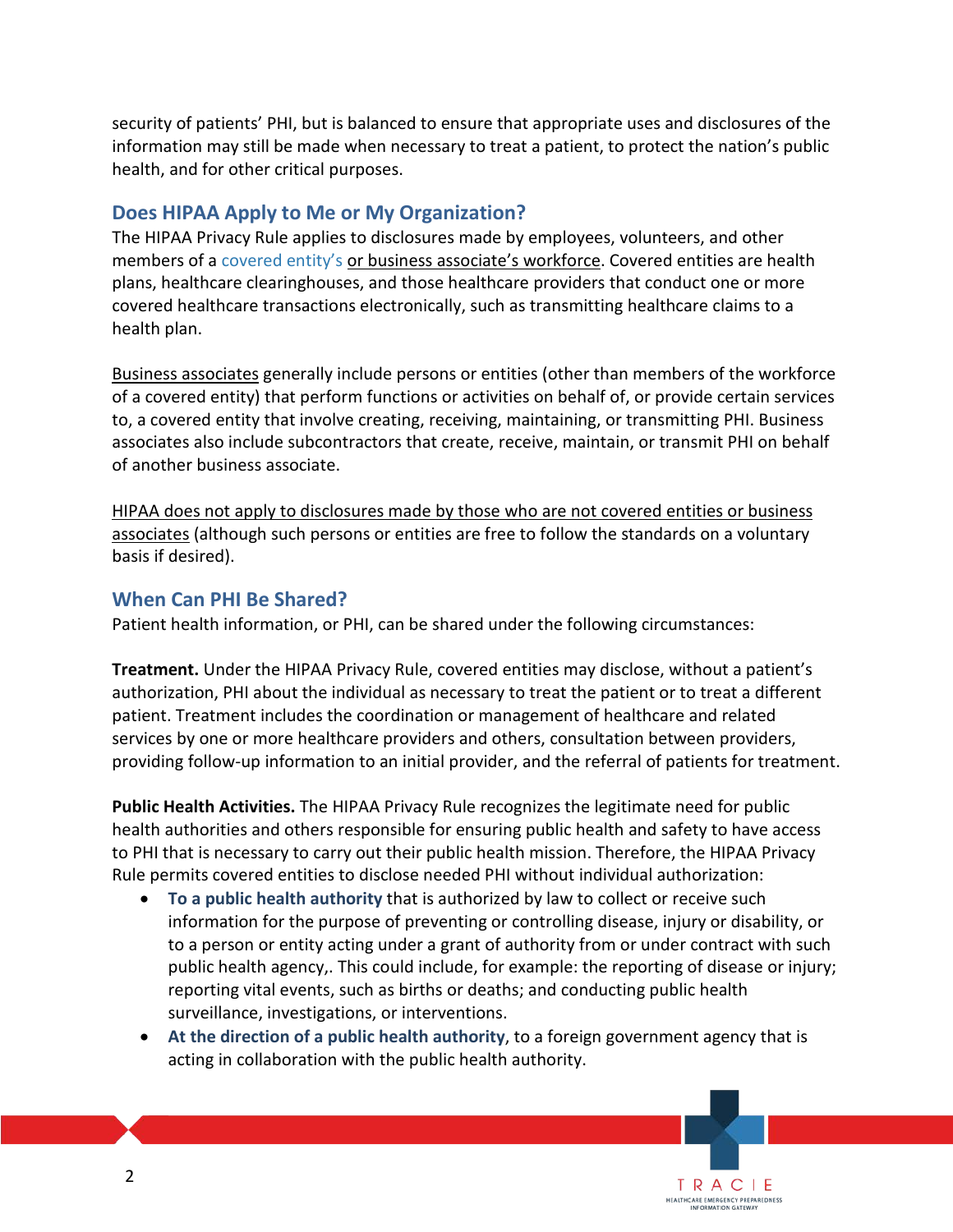• **To persons at risk** of contracting or spreading a disease or condition if other law, such as state law, authorizes the covered entity to notify such persons as necessary to prevent or control the spread of the disease or otherwise to carry out public health interventions or investigations. Covered entities can disclose

**Disclosures to Family, Friends, and Others Involved in an Individual's Care and for Notification.** A covered entity may share PHI with a patient's family members, relatives, friends, or other persons identified by the patient as involved in the patient's care. A covered entity may also share information about a patient as necessary to identify, locate, and notify family members, guardians, or anyone else responsible for the patient's care, of the patient's location, general condition, or death. This may include—if necessary to notify family members and others—the police, the press, or the public at large.

- The covered entity should get verbal permission from individuals or otherwise be able to reasonably infer that the patient does not object, when possible; if the individual is incapacitated or not available, covered entities may share information for these purposes if, in their professional judgment, doing so is in the patient's best interest.
- In addition, a covered entity may share PHI with disaster relief organizations such as the American Red Cross, which are authorized by law or by their charters to assist in disaster relief efforts, for the purpose of coordinating the notification of family members or other persons involved in the patient's care, of the patient's location, general condition, or death. It is unnecessary to obtain a patient's

needed PHI without individual authorization:

- If necessary to treat the patient or a different patient
- To a public health authority authorized by law to collect or receive such information
- At the direction of a public health authority, to a foreign agency acting in collaboration with the public health authority
- To persons at risk of contracting or spreading a disease or condition (if authorized by other law)
- With certain people involved with patient's care/ responsible for the patient for reunification or when in the patient's best interest
- When there is imminent threat to public health/ safety

TRACIE HEALTHCARE EMERGENCY PREPAREDNESS<br>INFORMATION GATEWAY

permission to share the information in this situation if doing so would interfere with the organization's ability to respond to the emergency.

**Imminent Danger.** Healthcare providers may share patient information with anyone as necessary to prevent or lessen a serious and imminent threat to the health and safety of a person or the public – consistent with applicable law (such as state statutes, regulations, or case law) and the provider's standards of ethical conduct.

**Disclosures to the Media or Others Not Involved in the Care of the Patient/Notification.** Upon request for information about a particular patient by name, a hospital or other healthcare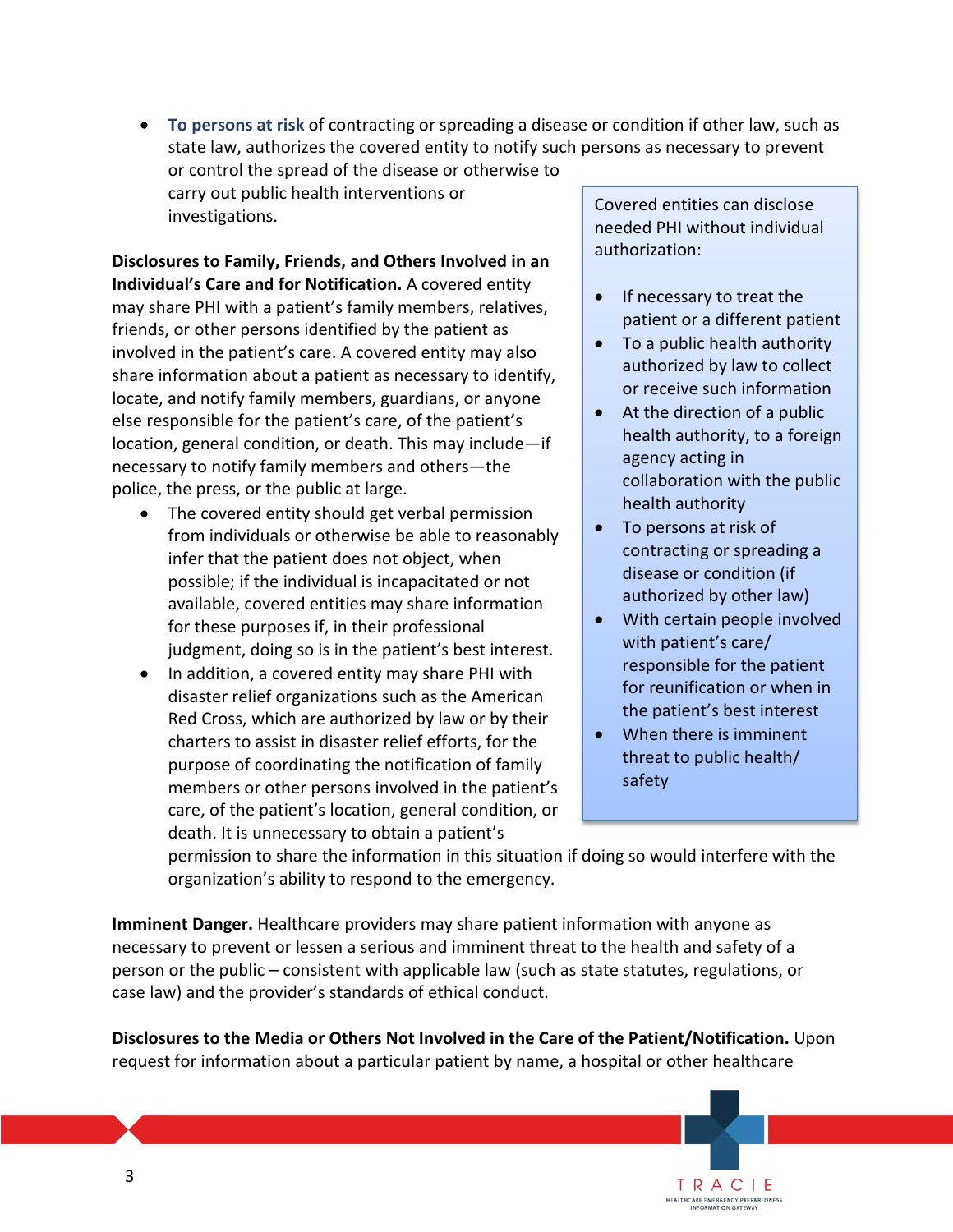facility may release limited facility directory information to acknowledge an individual is a patient at the facility and provide basic information about the patient's condition in general terms (e.g., critical or stable, deceased, or treated and released) if the patient has not objected to or restricted the release of such information or, if the patient is incapacitated, if the disclosure is believed to be in the best interest of the patient and is consistent with any prior expressed preferences of the patient. Reference 45 CFR 164.510(a). In general, except in the limited circumstances described elsewhere, affirmative reporting to the public or media of specific information about treatment of an identifiable patient, such as specific tests, test results or details of a patient's illness, may not be done without the patient's written authorization (or the written authorization of a personal representative who is legally authorized to make healthcare decisions for the patient).

General or aggregate information in mass casualty events that does not identify an individual or meets the requirements of the HIPAA Privacy Rule's de-identification provisions is *not*  considered PHI (e.g., X number of casualties were received by the hospital with the following types of injuries).

**Minimum Necessary.** For most disclosures, a covered entity must make reasonable efforts to limit the information disclosed to that which is the "minimum necessary" to accomplish the purpose. (Minimum necessary requirements do not apply to disclosures to health care providers for treatment purposes.) Covered entities may rely on representations from a public health authority or other public official that the requested information is the minimum necessary for the purpose.

Note: The disclosures listed above are at the discretion of the covered entity and are not required disclosures under the Rule. Some of these disclosures may be required by other federal, state or local laws (for example, mandatory reporting of positive infectious disease test results).

#### **Does the HIPAA Privacy Rule Permit Disclosure to Public Officials Responding to a Bioterrorism Threat or other Public Health Emergency?**

Yes. The HIPAA Privacy Rule recognizes that various agencies and public officials will need PHI to deal effectively with a bioterrorism threat or emergency. The public health threat does not have to reach a declared emergency status. If information is needed by a government agency to protect the health of the public (e.g., a food-borne outbreak), the agency may request and receive appropriate clinical and other information about the patient's disease, care, and response to treatment. To facilitate the communications that are essential to a quick and effective response to such events, the HIPAA Privacy Rule permits [covered entities](https://www.cms.gov/regulations-and-guidance/hipaa-administrative-simplification/hipaageninfo/areyouacoveredentity.html) to disclose needed information to public officials in a variety of ways. Further, if the covered entity has obligations to report test results and other information to public health agencies by statute, rule, or ordinance, the HIPAA Privacy Rule generally permits these disclosures.

> TRAC HEALTHCARE EMERGENCY PREPAREDNESS<br>INFORMATION GATEWAY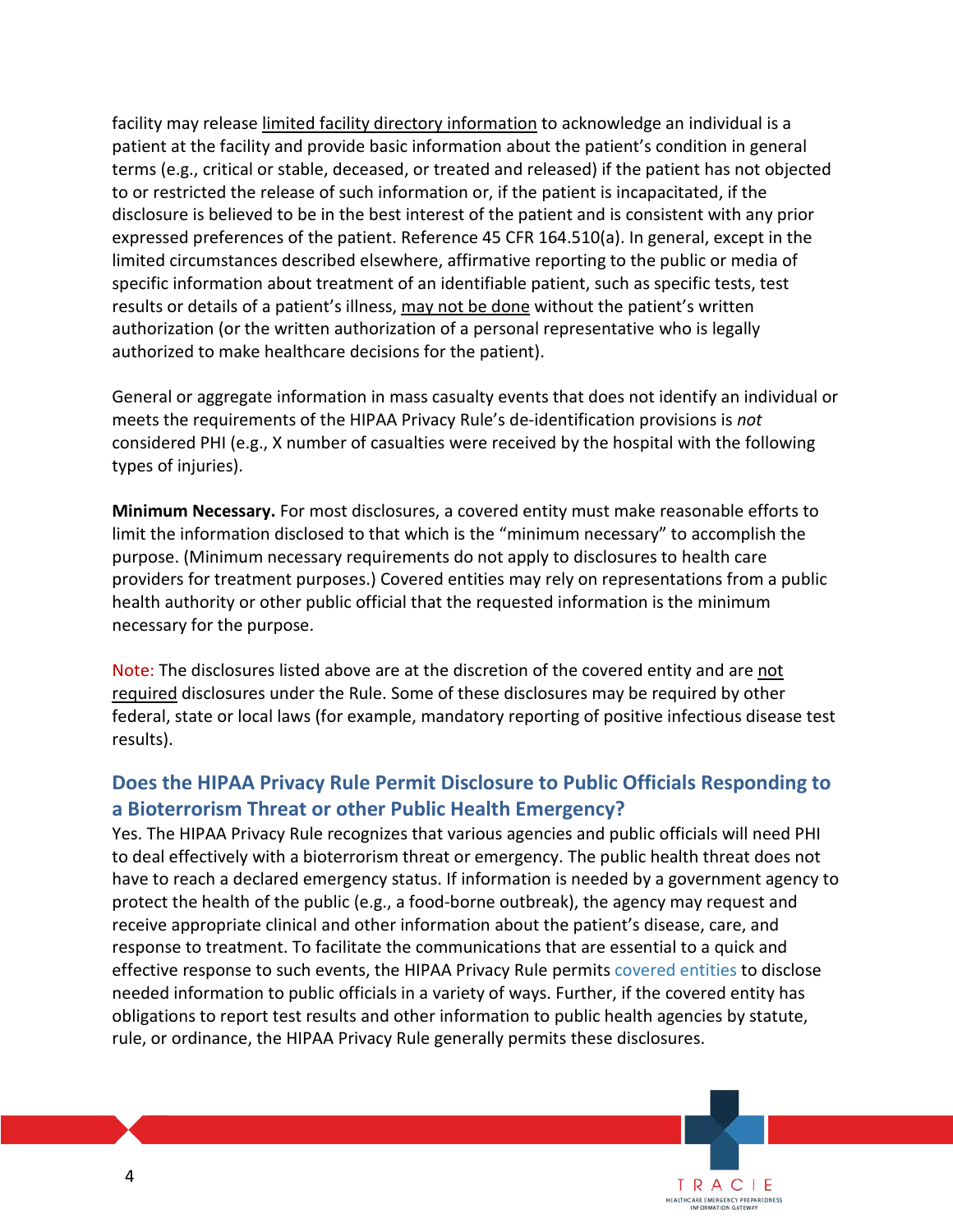Covered entities may disclose PHI, without the individual's authorization, to a public health authority acting as authorized by law in response to a bioterrorism threat or public health emergency (reference [45 CFR 164.512\(b\)\),](http://www.hhs.gov/hipaa/for-professionals/privacy/guidance/disclosures-public-health-activities/index.html) public health activities). The HIPAA Privacy Rule also permits a covered entity to disclose PHI to public officials who are reasonably able to prevent or lessen a serious and imminent threat to public health or safety related to bioterrorism (reference 45 CFR 164.512(j)), to avert a serious threat to health or safety). In addition, disclosure of PHI, without the individual's authorization, is permitted where the circumstances of the emergency implicates law enforcement activities (reference [45 CFR 164.512\(f\)\)](http://www.hhs.gov/hipaa/for-professionals/privacy/guidance/restrictions-on-government-access-to-health-information/index.html); national security and intelligence activities (reference 45 CFR 164.512(k)(2)); or judicial and administrative proceedings (reference 45 CFR 164.512(e)).

## **Is the HIPAA Privacy Rule "Waived" or "Suspended" During an Emergency?**

The HIPAA Privacy Rule is not suspended during a public health or other emergency; however, under certain conditions the Secretary of the U.S. Department of Health and Human Services may waive certain provisions of the HIPAA Privacy Rule section 1135(b)(7) of the Social Security Act, if such a waiver is deemed necessary for the particular incident when the Secretary declares a public health emergency and the President declares an emergency or disaster under the Stafford Act or National Emergencies Act. For more information, acces[s "Is the HIPAA](http://www.hhs.gov/hipaa/for-professionals/faq/1068/is-hipaa-suspended-during-a-national-or-public-health-emergency/index.html)  [Privacy Rule suspended during a national or public health emergency?"](http://www.hhs.gov/hipaa/for-professionals/faq/1068/is-hipaa-suspended-during-a-national-or-public-health-emergency/index.html)

## **Does the HIPAA Privacy Rule Permit Disclosure to Law Enforcement?**

A HIPAA-covered entity may disclose PHI to law enforcement with the individual's signed HIPAA authorization. A covered entity may disclose directory information as mentioned above to law enforcement upon request. Further disclosures to law enforcement for purposes of reunification and family notification are permitted as discussed above.

A HIPAA-covered entity also may disclose PHI to law enforcement without the individual's signed HIPAA authorization in certain incidents, including:

- To report to a law enforcement official reasonably able to prevent or lessen a serious and imminent threat to the health or safety of an individual or the public.
- To report PHI that the covered entity in good faith believes to be evidence of a crime that occurred on the premises of the covered entity.
- To alert law enforcement to the death of the individual, when there is a suspicion that death resulted from criminal conduct.
- When responding to an off-site medical emergency, as necessary to alert law enforcement about criminal activity.
- To report PHI to law enforcement when required by law to do so (such as reporting gunshots or stab wounds).
- To comply with a court order or court-ordered warrant, a subpoena or summons issued by a judicial officer, or an administrative request from a law enforcement official (the administrative request must include a written statement that the information requested

TRACIE HEALTHCARE EMERGENCY PREPAREDNESS<br>INFORMATION GATEWAY